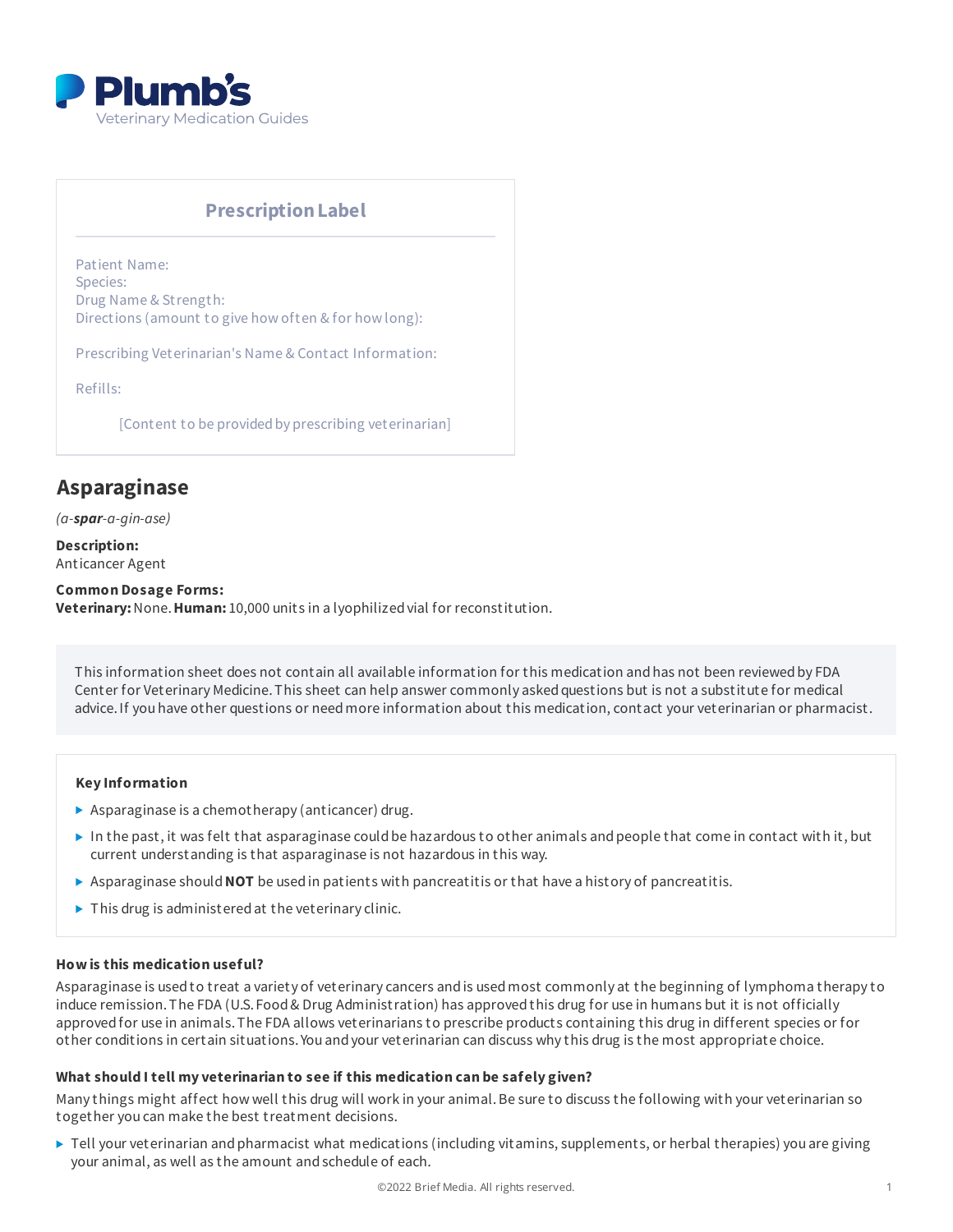- $\blacktriangleright$  Tell your veterinarian about any conditions or diseases your animal may have now or has had in the past.
- If your animal has been treatedfor the same disease or condition in the past, tell your veterinarian about the treatment andhow well it didor didn't work.
- If your animal is pregnant or nursing, talk to your veterinarian about the risks of using this drug.
- ▶ Tell your veterinarian and pharmacist about any medication side effects (including allergic reactions, lack of appetite, diarrhea, itching, hair loss) your animal has developed in the past. Animals who have had previous allergic reactions to asparaginase should not receive it again.

# How long until I will know if this medication is working, and how long will the effects of this medication last?

This medication takes several days until beneficial effects occur. Full effects of this medication may not be evident for several weeks.However, side effects (eg, upset stomach or sleepiness) may occur right away.Improvement of clinical signs will be gradual over the time that it takes the medication to reach its full efficacy.The effects of this medication are moderate in duration, meaning they may last for a few days, although the benefits may be prolongedif your animal has decreasedkidney and/or liver function.

# **When should this medication not be used or be used very carefully?**

No drug is 100% safe in all patients, but your veterinarian will discuss with you any specific concerns about using this drug in your animal.

This drug **SHOULD NOT** be usedin patients:

- $\triangleright$  With pancreatitis or a history of pancreatitis.
- ▶ That have experienced a serious allergic reaction to asparaginase.

This drug shouldbe used**WITH CAUTION** in patients:

▶ That have severe liver, kidney, blood, or nervous system damage.

If your animal has any of these conditions, talk to your veterinarian about the potential risks versus benefits.

# **What are the side effects of this medication?**

#### *Side effects that may be serious orindicate a serious problem:*

- Asparaginase can cause an immediate allergic reaction in some animals, especially after it is given in the vein.Reactions are more likely to happen after repeateddoses.Allergic reactions can cause vomiting, diarrhea, itching, breathing problems, and collapsing/fainting.These effects can be fatal if not treated. For this reason, your veterinarian will likely give your animal antihistamines prior to administering this drug.
- $\triangleright$  Severe inflammation of the pancreas, blood clotting problems, high blood sugar, and liver toxicity. Signs that might be seen include vomiting, severe or bloody diarrhea, lack of appetite, yellowing of eyes, skin, or gums (jaundice), painful abdomen (stomach), bleeding, seizures (convulsions), or severe changes in behavior.
- ▶ Bone marrow suppression is not as likely with asparaginase as it is with other cancer drugs. Signs of a problem include weakness, fever, bleeding (including bloody diarrhea), bruising, or infection.

If you see any of these signs, contact your veterinarian immediately.

# **If my animal gets too much of this medication (an overdose), what should I do?**

For any suspected drug overdose, contact your veterinarian or an animal poison control center for further advice. Animal poison control centers that are open 24 hours a day include:**ASPCA Animal Poison Control Center**(888-426-4435) and**Pet Poison HELPLINE** (855-764-7661); a consultation fee is chargedfor these services.

# **How should this medication be given?**

Your veterinarian will administer this drug by injection in the clinic.When you bring your animal home, watch for any adverse reactions listedabove or others your veterinarian has described.

# **What should I do if I miss giving a dose of this medication?**

You will not be administering this medication at home, and it is important to bring your pet to every scheduled appointment while receiving this medication.

# **How should I store this medication?**

Youwill not be taking this medication home.